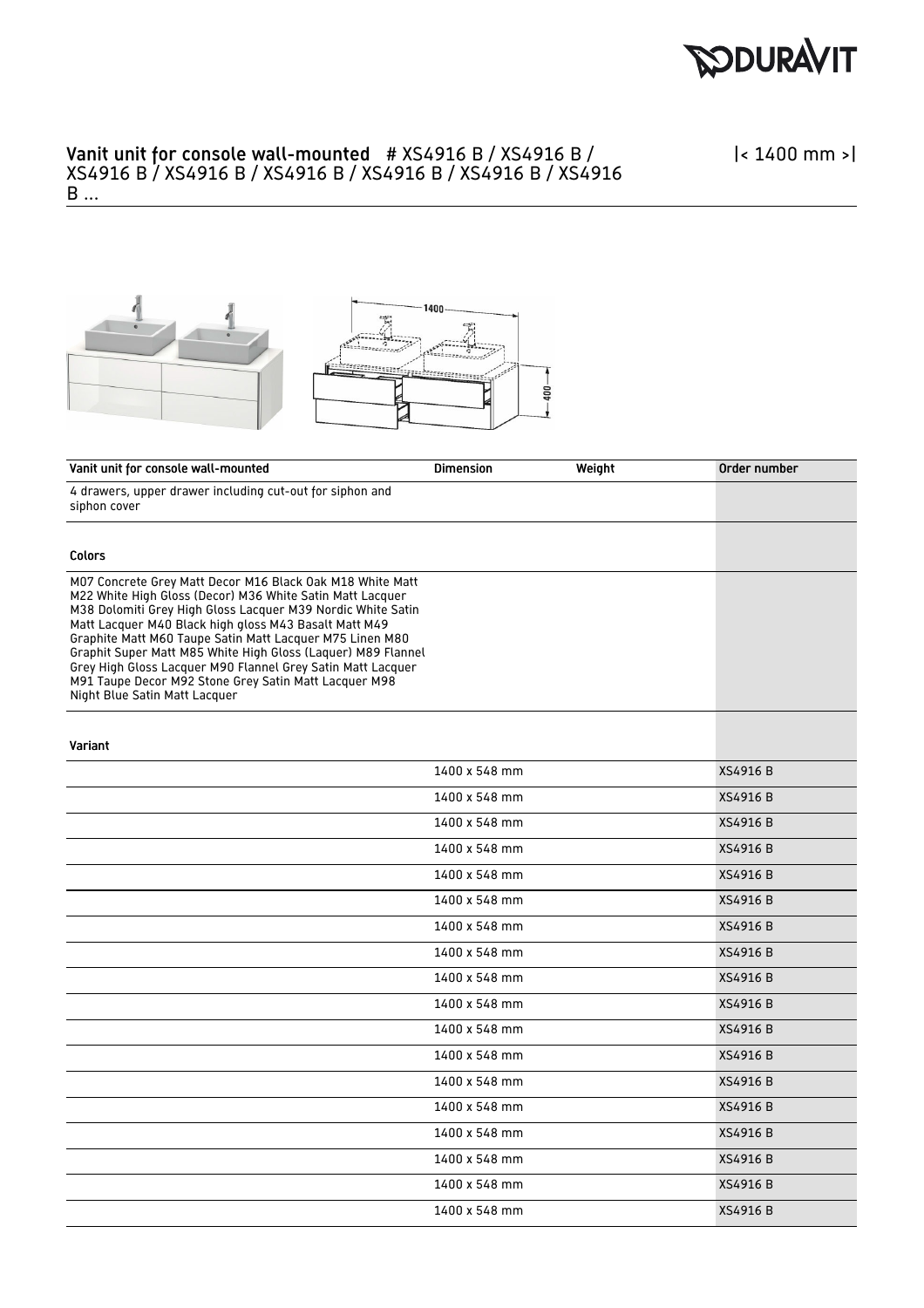

|< 1400 mm >|

|                                                                                                                                                                                                                                                                                                                                  | 1400 x 548 mm | <b>XS4916 B</b> |
|----------------------------------------------------------------------------------------------------------------------------------------------------------------------------------------------------------------------------------------------------------------------------------------------------------------------------------|---------------|-----------------|
| Infobox                                                                                                                                                                                                                                                                                                                          |               |                 |
| Space saving siphon # 005076 is recommended, Console not included in delivery, please order separately, Interior<br>modules can not be retrofitted and are factory installed., Required specification for ordering:, - interior system yes<br>/ no, - position interior system left, right or both ways, - walnut 77 or maple 78 |               |                 |
| <b>Accessory</b>                                                                                                                                                                                                                                                                                                                 |               |                 |
| Additional modules Interior system in solid wood, Cannot be<br>ordered as a separate item, please select the variant with the<br>desired equipment when ordering furniture, for cabinet widths<br>700 mm, on both sides                                                                                                          | 700 mm        | UV9736 B        |
| Additional modules Interior system in solid wood, Cannot be<br>ordered as a separate item, please select the variant with the<br>desired equipment when ordering furniture, for cabinet widths<br>700 mm, under ceramics, left or right                                                                                          | 700 mm        | UV9726 L/R      |
| Suitable products                                                                                                                                                                                                                                                                                                                |               |                 |
| Above counter basin ground, without overflow, with tap<br>platform, fixings included, 500 x 500 mm                                                                                                                                                                                                                               | 500 x 500 mm  | 032050          |
| Vanity basin countertop basin, without overflow, without tap<br>platform, 580 x 415 mm                                                                                                                                                                                                                                           | 580 x 415 mm  | 031758          |
| Wash bowl ground, without overflow, without tap platform, 580<br>x 415 mm                                                                                                                                                                                                                                                        | 580 x 415 mm  | 031758          |
| Wash bowl with overflow, without tap platform, fixings included,<br>495 x 350 mm                                                                                                                                                                                                                                                 | 495 x 350 mm  | 033550          |
| Wash bowl with overflow, without tap platform, overflow clip<br>chrome included, Ø 330 mm                                                                                                                                                                                                                                        | Ø 330 mm      | 040833          |
| Wash bowl ground, with overflow, without tap platform, fixings<br>included, overflow clip chrome included, Ø 530 mm                                                                                                                                                                                                              | Ø 530 mm      | 040853          |
| Wash bowl ground, without overflow, fixings included, without<br>tap platform, Ø 460 mm                                                                                                                                                                                                                                          | 0460 mm       | 044546          |
| Wash bowl ground, with overflow, without tap platform, fixings<br>included, overflow clip chrome included, Ø 530 mm                                                                                                                                                                                                              | Ø 530 mm      | 044753          |
| Wash bowl with overflow, without tap platform, overflow clip<br>chrome included, fixings included, Ø 420 mm                                                                                                                                                                                                                      | Ø 420 mm      | 032542          |
| Wash bowl with overflow, without tap platform, overflow clip<br>chrome included, fixings included, 550 x 420 mm                                                                                                                                                                                                                  | 550 x 420 mm  | 033452          |
| Wash bowl with overflow, without tap platform, overflow clip<br>chrome included, fixings included, 420 x 420 mm                                                                                                                                                                                                                  | 420 x 420 mm  | 033342          |
| Vanity basin countertop basin, with overflow, with tap platform,<br>545 x 435 mm                                                                                                                                                                                                                                                 | 545 x 435 mm  | 033754          |
| Vanity basin countertop basin, with overflow, with tap platform,<br>back plane glazed, overflow clip chrome included, 600 x 430<br>mm                                                                                                                                                                                            | 600 x 430 mm  | 034760          |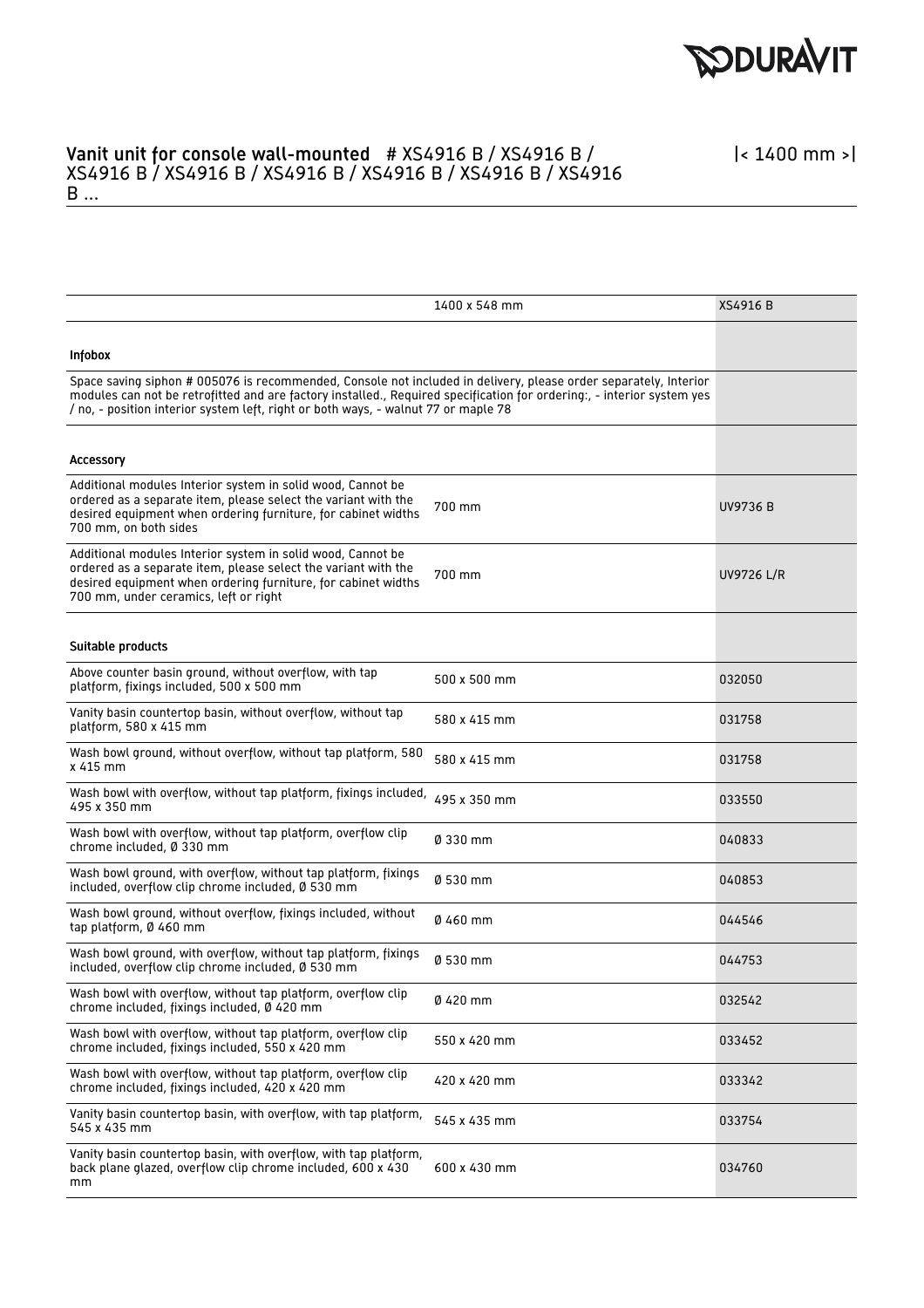

| Wash bowl ground, without overflow, without tap platform,<br>fixings and ceramic covered continuous flow waste included,<br>470 x 470 mm                       | 470 x 470 mm | 038747 |
|----------------------------------------------------------------------------------------------------------------------------------------------------------------|--------------|--------|
| Wash bowl ground, without overflow, without tap platform,<br>fixings included, 600 x 380 mm                                                                    | 600 x 380 mm | 034960 |
| Wash bowl ground, without overflow, without tap platform,<br>fixings included, 430 x 430 mm                                                                    | 430 x 430 mm | 034943 |
| Wash bowl ground, with overflow, without tap platform, fixings<br>included, overflow clip chrome included, 600 x 400 mm                                        | 600 x 400 mm | 231460 |
| Above counter basin ground, with overflow, with tap platform,<br>back plane unglazed, fixings included, overflow clip chrome<br>included, 600 x 460 mm         | 600 x 460 mm | 231560 |
| Wash bowl ground, without overflow, without tap platform,<br>fixings included, 435 x 395 mm                                                                    | 435 x 395 mm | 232144 |
| Vanity basin countertop basin, without overflow, without tap<br>platform, 600 x 430 mm                                                                         | 600 x 430 mm | 037260 |
| Vanity basin countertop basin, with overflow, with tap platform,<br>615 x 495 mm                                                                               | 615 x 495 mm | 037462 |
| Vanity basin countertop basin, with overflow, with tap platform,<br>560 x 455 mm                                                                               | 560 x 455 mm | 037456 |
| Wash bowl with tap platform, without overflow, ø 480 mm                                                                                                        | ø 480 mm     | 232848 |
| Wash bowl without tap platform, without overflow, 500 x 405<br>mm                                                                                              | 500 x 405 mm | 233950 |
| Wash bowl with tap platform, without overflow, 460 x 460 mm                                                                                                    | 460 x 460 mm | 234046 |
| Space saving waste, 1 1/4" mm                                                                                                                                  | $11/4"$ mm   | 005076 |
| Wash bowl ground, without overflow, without tap platform,<br>ceramic covered continuous flow waste waste included, fixings<br>included, 600 x 400 mm           | 600 x 400 mm | 037960 |
| Wash bowl ground, without overflow, with tap platform, ceramic<br>covered continuous flow waste waste included, fixings included, 600 x 400 mm<br>600 x 400 mm |              | 038060 |
| Wash bowl ground, without overflow, ceramic covered<br>continuous flow waste waste included, fixings included,<br>reversible, 420 x 270 mm                     | 420 x 270 mm | 038142 |
| Washbasin ground with tap platform, fixings included, 600 x<br>470 mm                                                                                          | 600 x 470 mm | 235060 |
| Washbasin ground with tap platform, fixings included, 500 x<br>470 mm                                                                                          | 500 x 470 mm | 235050 |
| Handrinse basin ground with overflow, with tap platform, fixings<br>included, 450 x 350 mm                                                                     | 450 x 350 mm | 072445 |
| Wash bowl ground, without overflow, without tap platform,<br>fixings included, 600 x 380 mm                                                                    | 600 x 380 mm | 235160 |
| Washbasin ground without overflow, with tap platform, ceramic<br>covered continuous flow waste waste included, fixings included, 600 x 470 mm<br>600 x 470 mm  |              | 235360 |
| Wash bowl ground, without overflow, without tap platform,<br>ceramic covered continuous flow waste waste included, fixings<br>included, 600 x 345 mm           | 600 x 345 mm | 235560 |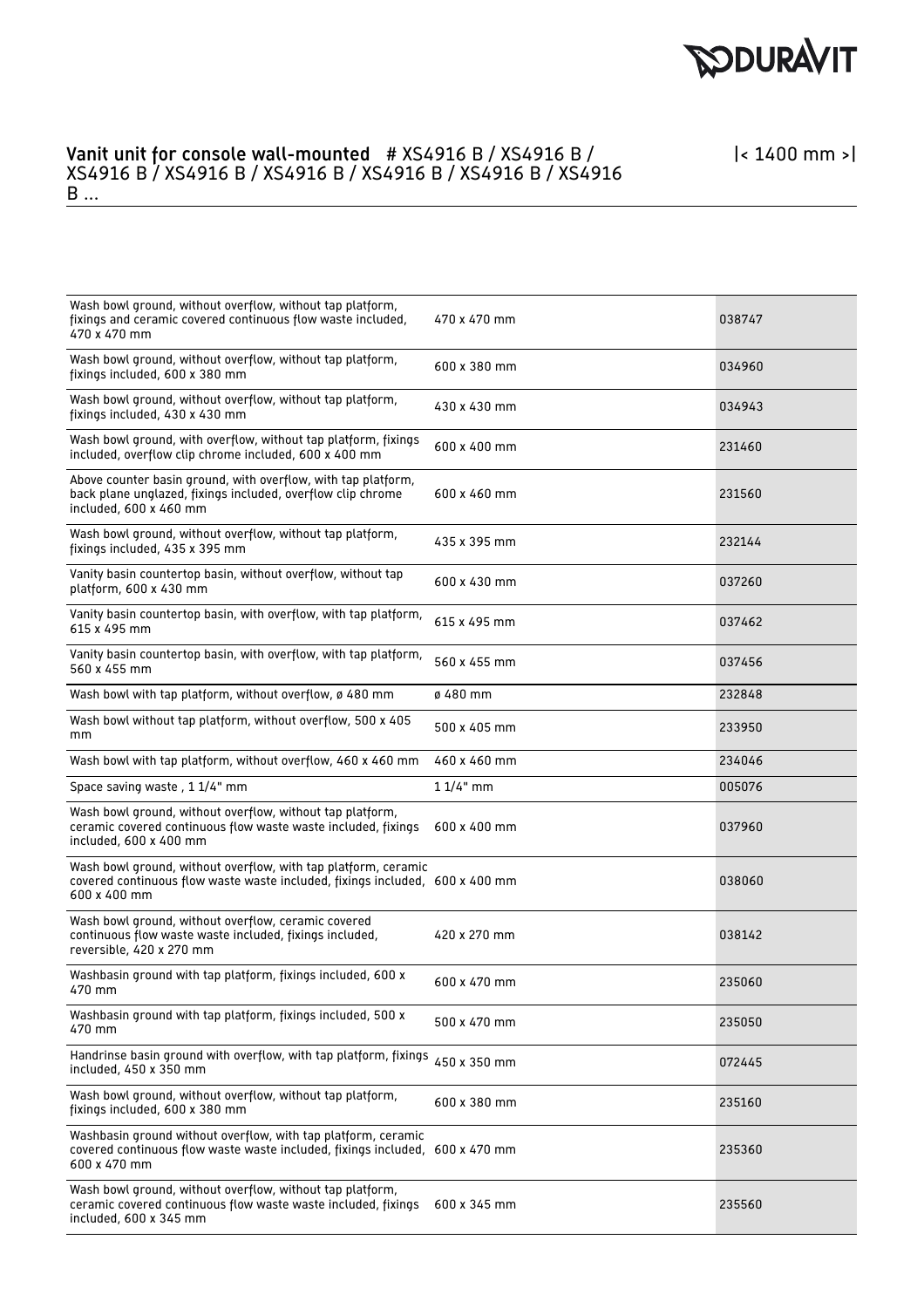

| Handrinse basin ground without overflow, with tap platform,<br>ceramic covered continuous flow waste waste included, fixings<br>included, 450 x 350 mm         | 450 x 350 mm | 073245 |
|----------------------------------------------------------------------------------------------------------------------------------------------------------------|--------------|--------|
| Wash bowl ground, without overflow, without tap platform,<br>fixings included, 500 x 380 mm                                                                    | 500 x 380 mm | 235150 |
| Vanity basin countertop basin, with overflow, with tap platform,<br>550 x 455 mm                                                                               | 550 x 455 mm | 038355 |
| Washbasin compact ground without overflow, with tap platform,<br>ceramic covered continuous flow waste waste included, fixings<br>included, 600 x 400 mm       | 600 x 400 mm | 235660 |
| Wash bowl without tap platform, without overflow, Ø 430 mm                                                                                                     | 0430 mm      | 232843 |
| Wash bowl without tap platform, without overflow, 430 x 430<br>mm                                                                                              | 430 x 430 mm | 234043 |
| Wash bowl without tap platform, without overflow, 550 x 400<br>mm                                                                                              | 550 x 400 mm | 234755 |
| Wash bowl without tap platform, without overflow, 400 x 360<br>mm                                                                                              | 400 x 360 mm | 232840 |
| Washbasin ground without overflow, with tap platform, ceramic<br>covered continuous flow waste waste included, fixings included, 500 x 470 mm<br>500 x 470 mm  |              | 235350 |
| Wash bowl ground, without overflow, without tap platform,<br>fixings included, ceramic covered continuous flow waste waste<br>included, 600 x 415 mm           | 600 x 415 mm | 235860 |
| Wash bowl ground, without overflow, without tap platform,<br>fixings included, ceramic covered continuous flow waste waste<br>included, 400 x 400 mm           | 400 x 400 mm | 235940 |
| Wash bowl ground, without overflow, without tap platform,<br>fixings included, ceramic covered continuous flow waste waste<br>included, 600 x 400 mm           | 600 x 400 mm | 235960 |
| Wash bowl ground, without overflow, without tap platform,<br>ceramic covered continuous flow waste waste included, fixings<br>included, 500 x 350 mm           | 500 x 350 mm | 037950 |
| Wash bowl ground, without overflow, with tap platform, ceramic<br>covered continuous flow waste waste included, fixings included, 500 x 350 mm<br>500 x 350 mm |              | 038050 |
| Wash bowl without overflow, without tap platform, fixings<br>included, 400 x 400 mm                                                                            | 400 x 400 mm | 237140 |
| Wash bowl without overflow, without tap platform, fixings<br>included, 600 x 400 mm                                                                            | 600 x 400 mm | 237260 |
| Vanity basin countertop basin, without overflow, without tap<br>platform, 600 x 435 mm                                                                         | 600 x 435 mm | 035860 |
| Vanity basin countertop basin, with overflow, with tap platform,<br>600 x 435 mm                                                                               | 600 x 435 mm | 035760 |
| Wash bowl ground, without overflow, without tap platform,<br>ceramic covered continuous flow waste waste included, fixings<br>included, Ø 430 mm               | 0430 mm      | 236243 |
| Washbasin compact ground without overflow, with tap platform,<br>ceramic covered continuous flow waste waste included, fixings<br>included, 500 x 400 mm       | 500 x 400 mm | 235650 |